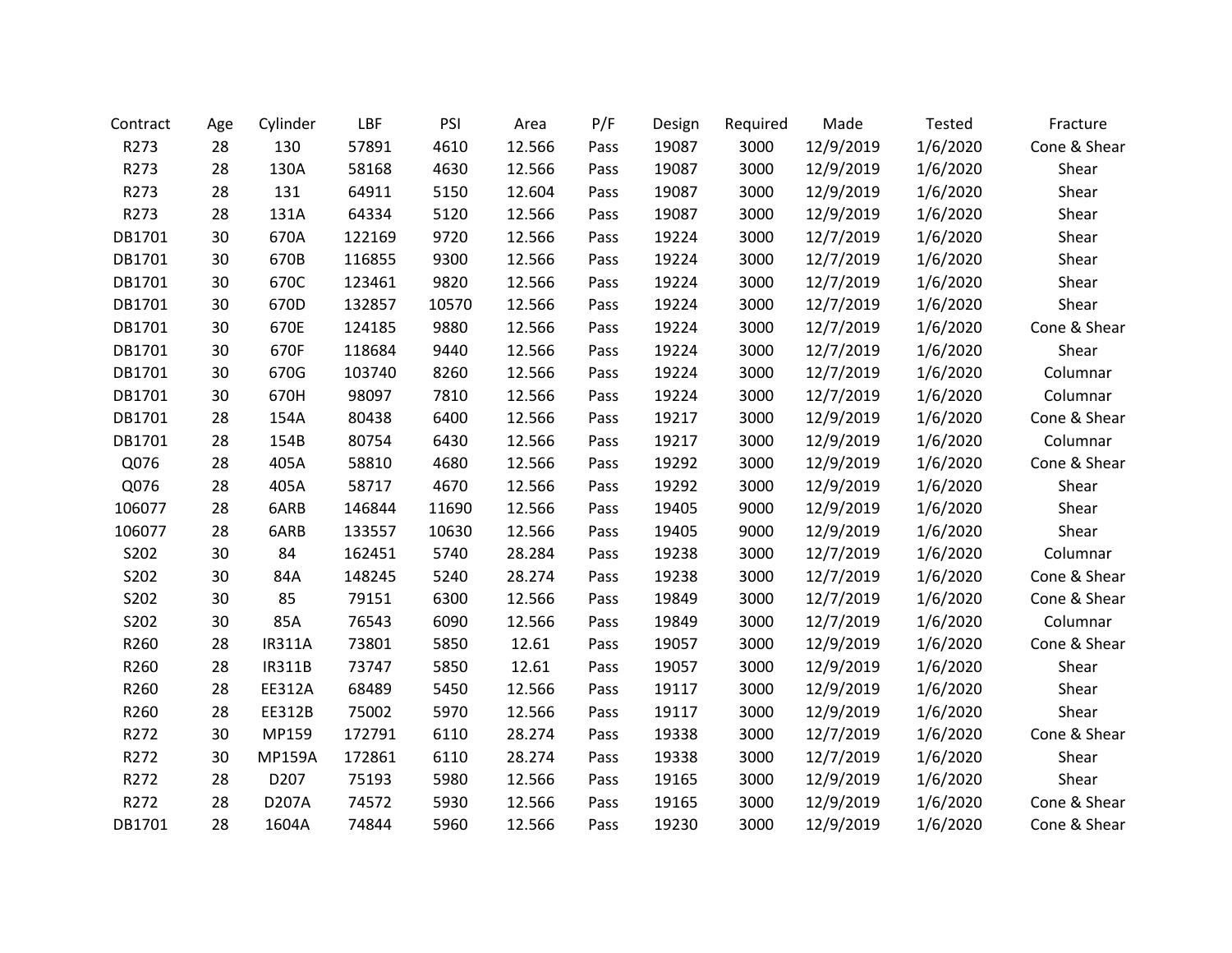| DB1701      | 28 | 1604B     | 78356  | 6240  | 12.566 | Pass | 19230        | 3000 | 12/9/2019 | 1/6/2020 | Shear        |
|-------------|----|-----------|--------|-------|--------|------|--------------|------|-----------|----------|--------------|
| DB1701      | 28 | 1604C     | 69968  | 5570  | 12.566 | Pass | 19230        | 3000 | 12/9/2019 | 1/6/2020 | Cone & Shear |
| DB1701      | 28 | 1604D     | 72650  | 5780  | 12.566 | Pass | 19230        | 3000 | 12/9/2019 | 1/6/2020 | Cone & Shear |
| 122627      | 28 | 15A       | 60614  | 4820  | 12.566 | Pass | 19913        | 3000 | 12/9/2019 | 1/6/2020 | Cone & Shear |
| 122627      | 28 | 15B       | 61607  | 4900  | 12.566 | Pass | 19913        | 3000 | 12/9/2019 | 1/6/2020 | Cone & Shear |
| <b>S338</b> | 28 | 1062      | 61222  | 4870  | 12.566 | Pass | 19909        | 3000 | 12/9/2019 | 1/6/2020 | Cone & Shear |
| <b>S338</b> | 28 | 1062A     | 64215  | 5110  | 12.566 | Pass | 19909        | 3000 | 12/9/2019 | 1/6/2020 | Shear        |
| R279        | 28 | 138A      | 69291  | 5510  | 12.566 | Pass | 19284        | 3000 | 12/9/2019 | 1/6/2020 | Cone & Shear |
| R279        | 28 | 138A      | 75621  | 6020  | 12.566 | Pass | 19284        | 3000 | 12/9/2019 | 1/6/2020 | Shear        |
| R078        | 28 | 61        | 57014  | 4540  | 12.566 | Pass | 19093        | 3000 | 12/9/2019 | 1/6/2020 | Cone & Shear |
| R078        | 28 | 61A       | 61037  | 4860  | 12.566 | Pass | 19093        | 3000 | 12/9/2019 | 1/6/2020 | Shear        |
| S202        | 28 | 86        | 101425 | 8070  | 12.566 | Pass | 19251        | 3000 | 12/9/2019 | 1/6/2020 | Shear        |
| S202        | 28 | 86A       | 92479  | 7360  | 12.566 | Pass | 19251        | 3000 | 12/9/2019 | 1/6/2020 | Columnar     |
| S370        | 28 | 16A       | 81099  | 6450  | 12.566 | Pass | 19294        | 3000 | 12/9/2019 | 1/6/2020 | Cone & Shear |
| S370        | 28 | 16A       | 84119  | 6690  | 12.566 | Pass | 19294        | 3000 | 12/9/2019 | 1/6/2020 | Shear        |
| T011        | 28 | 25        | 66390  | 5270  | 12.604 | Pass | 19891        | 3000 | 12/9/2019 | 1/6/2020 | Cone & Shear |
| T011        | 28 | 25A       | 69479  | 5510  | 12.604 | Pass | 19891        | 3000 | 12/9/2019 | 1/6/2020 | Cone & Shear |
| T079        | 28 | 71A       | 136817 | 10890 | 12.566 | Pass | <b>GROUT</b> | 4000 | 12/9/2019 | 1/6/2020 | Shear        |
| T079        | 28 | 71A       | 140445 | 11180 | 12.566 | Pass | <b>GROUT</b> | 4000 | 12/9/2019 | 1/6/2020 | Shear        |
| T189        | 30 | 16A       | 69968  | 5570  | 12.566 | Pass |              | 3000 | 12/7/2019 | 1/6/2020 | Cone & Shear |
| T189        | 30 | 16A       | 74753  | 5950  | 12.566 | Pass |              | 3000 | 12/7/2019 | 1/6/2020 | Shear        |
| T265        | 30 | 7A        | 168210 | 13390 | 12.566 | Pass | 19345        | 3000 | 12/7/2019 | 1/6/2020 | Shear        |
| T265        | 30 | <b>7A</b> | 140501 | 11180 | 12.566 | Pass | 19345        | 3000 | 12/7/2019 | 1/6/2020 | Cone & Shear |
| T281        | 30 | 13A       | 119067 | 9480  | 12.566 | Pass | 19345        | 3000 | 12/7/2019 | 1/6/2020 | Shear        |
| T281        | 30 | 13A       | 118157 | 9400  | 12.566 | Pass | 19345        | 3000 | 12/7/2019 | 1/6/2020 | Columnar     |
| DB1801      | 28 | 24        | 70036  | 5570  | 12.566 | Pass | 19289        | 3000 | 12/9/2019 | 1/6/2020 | Cone & Shear |
| DB1801      | 28 | 24A       | 71270  | 5670  | 12.566 | Pass | 19289        | 3000 | 12/9/2019 | 1/6/2020 | Shear        |
| 106077      | 28 | 5A        | 95868  | 7590  | 12.623 | Pass | 1535449      | 4000 | 12/9/2019 | 1/6/2020 | Shear        |
| 106077      | 28 | 5A        | 98052  | 7800  | 12.566 | Pass | 1535449      | 4000 | 12/9/2019 | 1/6/2020 | Shear        |
| Q029        | 28 | G122A     | 91081  | 7250  | 12.566 | Pass | 19905        | 3000 | 12/9/2019 | 1/6/2020 | Columnar     |
| Q029        | 28 | G122A     | 95089  | 7570  | 12.566 | Pass | 19905        | 3000 | 12/9/2019 | 1/6/2020 | Shear        |
| P230        | 28 | 1686      | 65657  | 5220  | 12.573 | Pass | 19119        | 4000 | 12/9/2019 | 1/6/2020 | Cone & Shear |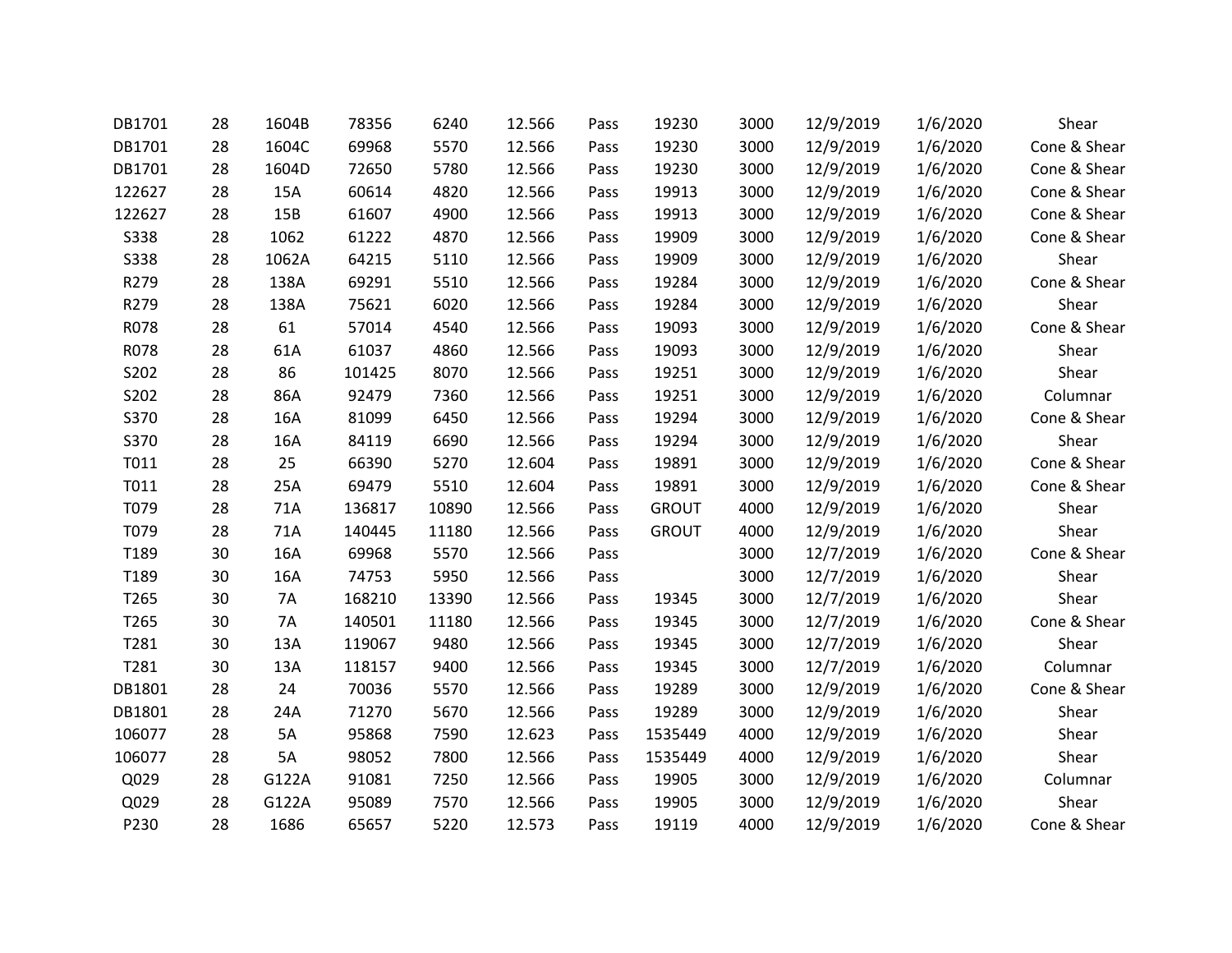| P230        | 28 | 1686A        | 72820  | 5790   | 12.573 | Pass | 19119 | 4000 | 12/9/2019  | 1/6/2020 | Columnar     |
|-------------|----|--------------|--------|--------|--------|------|-------|------|------------|----------|--------------|
| P230        | 28 | 1687         | 56020  | 4460   | 12.566 | Pass | 19119 | 4000 | 12/9/2019  | 1/6/2020 | Cone & Shear |
| P230        | 28 | 1687A        | 60149  | 4790   | 12.566 | Pass | 19119 | 4000 | 12/9/2019  | 1/6/2020 | Columnar     |
| P230        | 28 | 1688         | 61825  | 4920   | 12.566 | Pass | 19118 | 3000 | 12/9/2019  | 1/6/2020 | Cone & Shear |
| P230        | 28 | 1688A        | 64742  | 5150   | 12.566 | Pass | 19118 | 3000 | 12/9/2019  | 1/6/2020 | Shear        |
| <b>S800</b> | 28 | SE1A         | 99497  | 7920   | 12.566 | Pass | 19963 | 3000 | 12/9/2019  | 1/6/2020 | Cone & Shear |
| <b>S800</b> | 28 | SE1B         | 101950 | 8110   | 12.566 | Pass | 19963 | 3000 | 12/9/2019  | 1/6/2020 | Cone & Shear |
| <b>DZA</b>  | 30 | 108D         | 126524 | 10070  | 12.566 | Pass | 19026 | 6000 | 12/7/2019  | 1/6/2020 | Shear        |
| <b>DZA</b>  | 30 | 108D         | 117295 | 9330   | 12.566 | Pass | 19026 | 6000 | 12/7/2019  | 1/6/2020 | Columnar     |
| S127        | 28 | 110          | 89414  | 7120   | 12.566 | Pass | 19089 | 3000 | 12/9/2019  | 1/6/2020 | Cone & Shear |
| S127        | 28 | 110A         | 85089  | 6770   | 12.566 | Pass | 19089 | 3000 | 12/9/2019  | 1/6/2020 | Cone & Shear |
| S202        | 16 | 91C          | 62025  | 4940   | 12.566 | Pass | 19237 | 3000 | 12/21/2019 | 1/6/2020 | Cone & Shear |
| S202        | 16 | 91C          | 57899  | 4610   | 12.566 | Pass | 19237 | 3000 | 12/21/2019 | 1/6/2020 | Columnar     |
| DB1601      | 28 | 121          | 97987  | 7800   | 12.566 | Pass | 19057 | 3000 | 12/9/2019  | 1/6/2020 | Shear        |
| DB1601      | 28 | 121A         | 97230  | 7740   | 12.566 | Pass | 19057 | 3000 | 12/9/2019  | 1/6/2020 | Columnar     |
| <b>DZA</b>  | 30 | 86D          | 136658 | 10870  | 12.566 | Pass | 19026 | 5000 | 12/7/2019  | 1/6/2020 | Shear        |
| <b>DZA</b>  | 30 | 86D          | 138841 | 11050  | 12.566 | Pass | 19026 | 5000 | 12/7/2019  | 1/6/2020 | Shear        |
| <b>DZA</b>  | 30 | 86L          | 142050 | 11300  | 12.566 | Pass | 19026 | 5000 | 12/7/2019  | 1/6/2020 | Shear        |
| <b>DZA</b>  | 30 | 86L          | 144854 | 11530  | 12.566 | Pass | 19026 | 5000 | 12/7/2019  | 1/6/2020 | Cone & Shear |
| 190311      | 19 | 2B           | 37061  | < 2950 | 12.566 | Fail | 19926 | 3000 | 12/18/2019 | 1/6/2020 | Shear        |
| 190311      | 19 | 2C           | 42428  | 3380   | 12.566 | Pass | 19926 | 3000 | 12/18/2019 | 1/6/2020 | Cone & Shear |
| T265        | 28 | 4A           | 148249 | 11780  | 12.585 | Pass | 19345 | 3000 | 12/10/2019 | 1/7/2020 | Columnar     |
| T265        | 28 | 4A           | 167324 | 13320  | 12.566 | Pass | 19345 | 3000 | 12/10/2019 | 1/7/2020 | Cone & Shear |
| <b>DZA</b>  | 28 | 46L          | 155820 | 12400  | 12.566 | Pass | 19027 | 8500 | 12/10/2019 | 1/7/2020 | Cone & Shear |
| <b>DZA</b>  | 28 | 46L          | 163692 | 13030  | 12.566 | Pass | 19027 | 8500 | 12/10/2019 | 1/7/2020 | Shear        |
| P230        | 28 | 1689         | 83801  | 6670   | 12.566 | Pass | 19119 | 4000 | 12/10/2019 | 1/7/2020 | Cone         |
| P230        | 28 | 1689A        | 85055  | 6770   | 12.566 | Pass | 19119 | 4000 | 12/10/2019 | 1/7/2020 | Cone         |
| 112919      | 28 | 23           | 77688  | 6180   | 12.566 | Pass | 19581 | 3000 | 12/11/2019 | 1/8/2020 | Cone & Shear |
| 112919      | 28 | 23A          | 80849  | 6430   | 12.566 | Pass | 19581 | 3000 | 12/11/2019 | 1/8/2020 | Shear        |
| R260        | 28 | EE313A       | 62954  | 5010   | 12.566 | Pass | 19117 | 3000 | 12/11/2019 | 1/8/2020 | Cone & Shear |
| R260        | 28 | EE313B       | 58918  | 4690   | 12.566 | Pass | 19117 | 3000 | 12/11/2019 | 1/8/2020 | Cone & Shear |
| T300        | 28 | $\mathbf{1}$ | 94527  | 7520   | 12.566 | Pass | 19883 | 3000 | 12/11/2019 | 1/8/2020 | Cone & Shear |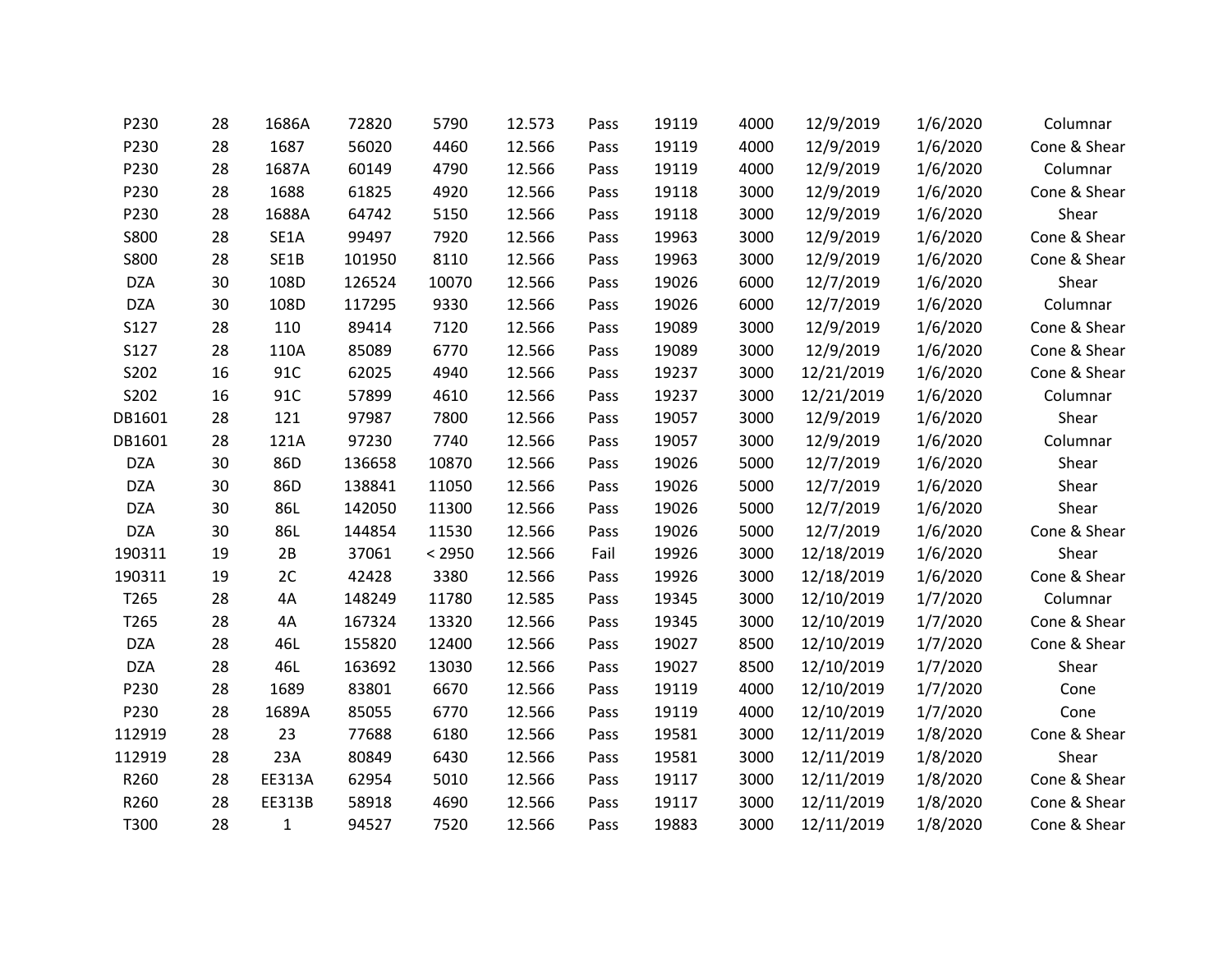| T300          | 28 | 1A            | 96822  | 7700  | 12.566 | Pass | 19883 | 3000 | 12/11/2019 | 1/8/2020 | Shear        |
|---------------|----|---------------|--------|-------|--------|------|-------|------|------------|----------|--------------|
| DB1701        | 28 | 155A          | 97993  | 7800  | 12.566 | Pass | 19217 | 3000 | 12/11/2019 | 1/8/2020 | Shear        |
| DB1701        | 28 | 155B          | 97289  | 7740  | 12.566 | Pass | 19217 | 3000 | 12/11/2019 | 1/8/2020 | Shear        |
| DB1701        | 28 | 761A          | 82973  | 6600  | 12.566 | Pass | 19225 | 4000 | 12/11/2019 | 1/8/2020 | Cone & Shear |
| DB1701        | 28 | 761B          | 78770  | 6270  | 12.566 | Pass | 19225 | 4000 | 12/11/2019 | 1/8/2020 | Shear        |
| DB1701        | 28 | 761C          | 88807  | 7070  | 12.566 | Pass | 19225 | 4000 | 12/11/2019 | 1/8/2020 | Shear        |
| DB1701        | 28 | 761D          | 88690  | 7060  | 12.566 | Pass | 19225 | 4000 | 12/11/2019 | 1/8/2020 | Shear        |
| DB1701        | 28 | 761E          | 64882  | 5160  | 12.566 | Pass | 19225 | 4000 | 12/11/2019 | 1/8/2020 | Shear        |
| DB1701        | 28 | 761FF         | 65607  | 5220  | 12.566 | Pass | 19225 | 4000 | 12/11/2019 | 1/8/2020 | Shear        |
| <b>S338</b>   | 28 | 1063          | 104455 | 8310  | 12.566 | Pass | 19909 | 3000 | 12/11/2019 | 1/8/2020 | Shear        |
| S338          | 28 | 1063A         | 109079 | 8680  | 12.566 | Pass | 19909 | 3000 | 12/11/2019 | 1/8/2020 | Shear        |
| R279          | 28 | 139A          | 68802  | 5480  | 12.566 | Pass | 19286 | 3000 | 12/11/2019 | 1/8/2020 | Cone & Shear |
| R279          | 28 | 139A          | 71189  | 5670  | 12.566 | Pass | 19286 | 3000 | 12/11/2019 | 1/8/2020 | Shear        |
| R078          | 28 | 62            | 81463  | 6480  | 12.566 | Pass | 19093 | 3000 | 12/11/2019 | 1/8/2020 | Cone & Shear |
| R078          | 28 | 62A           | 87369  | 6950  | 12.566 | Pass | 19093 | 3000 | 12/11/2019 | 1/8/2020 | Shear        |
| S202          | 28 | 87            | 172771 | 6110  | 28.274 | Pass | 19238 | 3000 | 12/11/2019 | 1/8/2020 | Columnar     |
| S202          | 28 | 87A           | 172480 | 6100  | 28.274 | Pass | 19238 | 3000 | 12/11/2019 | 1/8/2020 | Shear        |
| <b>S338</b>   | 28 | 1064          | 97911  | 7790  | 12.566 | Pass | 19909 | 3000 | 12/11/2019 | 1/8/2020 | Shear        |
| S338          | 28 | 1064A         | 85617  | 6810  | 12.566 | Pass | 19909 | 3000 | 12/11/2019 | 1/8/2020 | Cone & Shear |
| T011          | 28 | 26            | 76640  | 6100  | 12.566 | Pass | 19891 | 3000 | 12/11/2019 | 1/8/2020 | Cone & Shear |
| T011          | 28 | 26A           | 78102  | 6220  | 12.566 | Pass | 19891 | 3000 | 12/11/2019 | 1/8/2020 | Cone & Shear |
| T281          | 28 | 15A           | 71655  | 5700  | 12.566 | Pass | 19345 | 3000 | 12/11/2019 | 1/8/2020 | Columnar     |
| T281          | 28 | 15A           | 72506  | 5770  | 12.566 | Pass | 19345 | 3000 | 12/11/2019 | 1/8/2020 | Columnar     |
| 60SAB1-S3-007 | 28 | 3ARB          | 129661 | 10320 | 12.566 | Pass | 19405 | 7000 | 12/11/2019 | 1/8/2020 | Shear        |
| 60SAB1-S3-007 | 28 | 3ARB          | 138866 | 11050 | 12.566 | Pass | 19405 | 7000 | 12/11/2019 | 1/8/2020 | Shear        |
| 121515        | 28 | 3A            | 79172  | 6300  | 12.566 | Pass | 19381 | 3000 | 12/11/2019 | 1/8/2020 | Shear        |
| 121515        | 28 | 3A            | 81283  | 6470  | 12.566 | Pass | 19381 | 3000 | 12/11/2019 | 1/8/2020 | Cone & Shear |
| P230          | 28 | 1690          | 59222  | 4710  | 12.566 | Pass | 19118 | 3000 | 12/11/2019 | 1/8/2020 | Shear        |
| P230          | 28 | 1690A         | 59447  | 4730  | 12.566 | Pass | 19118 | 3000 | 12/11/2019 | 1/8/2020 | Cone & Shear |
| R272          | 28 | MP160         | 86679  | 6870  | 12.617 | Pass | 19271 | 4000 | 12/11/2019 | 1/8/2020 | Cone & Shear |
| R272          | 28 | <b>MP160A</b> | 87850  | 6990  | 12.566 | Pass | 19271 | 4000 | 12/11/2019 | 1/8/2020 | Shear        |
| R272          | 28 | D208          | 90081  | 7170  | 12.566 | Pass | 19164 | 4000 | 12/11/2019 | 1/8/2020 | Columnar     |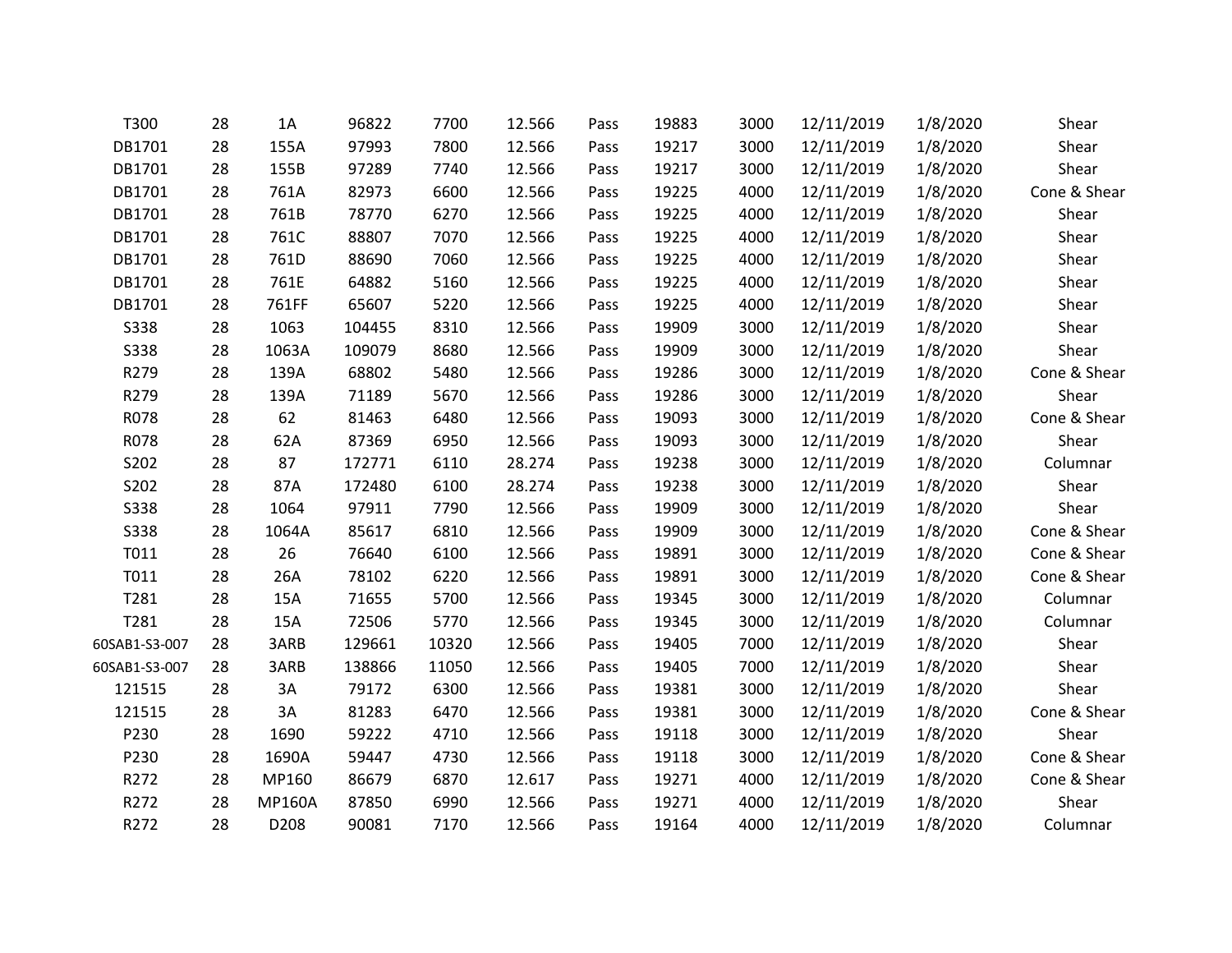| R272       | 28 | D208A           | 94159  | 7490   | 12.566 | Pass | 19164 | 4000 | 12/11/2019 | 1/8/2020 | Columnar     |
|------------|----|-----------------|--------|--------|--------|------|-------|------|------------|----------|--------------|
| T016       | 28 | 65              | 118198 | 9410   | 12.566 | Pass | 19547 | 3000 | 12/11/2019 | 1/8/2020 | Cone & Shear |
| T016       | 28 | 65A             | 115293 | 9170   | 12.566 | Pass | 19547 | 3000 | 12/11/2019 | 1/8/2020 | Shear        |
| DB1701     | 28 | 69A             | 89174  | 7100   | 12.566 | Pass | 19233 | 3000 | 12/11/2019 | 1/8/2020 | Cone & Shear |
| DB1701     | 28 | 69B             | 86129  | 6850   | 12.566 | Pass | 19233 | 3000 | 12/11/2019 | 1/8/2020 | Cone & Shear |
| 122627     | 28 | 16A             | 17616  | < 1400 | 12.566 | Fail | 19913 | 4000 | 12/11/2019 | 1/8/2020 | Cone & Split |
| 122627     | 28 | 16B             | 18470  | < 1470 | 12.566 | Fail | 19913 | 4000 | 12/11/2019 | 1/8/2020 | Shear        |
| <b>DZA</b> | 28 | 47 <sub>D</sub> | 161089 | 12790  | 12.592 | Pass | 19027 | 8500 | 12/11/2019 | 1/8/2020 | Cone & Shear |
| <b>DZA</b> | 28 | 47 <sub>D</sub> | 177453 | 14120  | 12.566 | Pass | 19027 | 8500 | 12/11/2019 | 1/8/2020 | Shear        |
| T229       | 28 | 20              | 63617  | 5060   | 12.579 | Pass | 19805 | 3000 | 12/11/2019 | 1/8/2020 | Shear        |
| T229       | 28 | 20A             | 68541  | 5450   | 12.566 | Pass | 19805 | 3000 | 12/11/2019 | 1/8/2020 | Cone & Split |
| DB1701     | 28 | 70A             | 73222  | 5830   | 12.566 | Pass | 19237 | 3000 | 12/11/2019 | 1/8/2020 | Shear        |
| DB1701     | 28 | 70B             | 70908  | 5640   | 12.566 | Pass | 19237 | 3000 | 12/11/2019 | 1/8/2020 | Columnar     |
| DB1701     | 28 | 156A            | 87288  | 6950   | 12.566 | Pass | 19217 | 3000 | 12/12/2019 | 1/9/2020 | Cone & Shear |
| DB1701     | 28 | 156B            | 86930  | 6920   | 12.566 | Pass | 19217 | 3000 | 12/12/2019 | 1/9/2020 | Columnar     |
| DB1701     | 28 | 2039A           | 75995  | 6050   | 12.566 | Pass | 19217 | 3000 | 12/12/2019 | 1/9/2020 | Cone & Shear |
| DB1701     | 28 | 2039B           | 77728  | 6190   | 12.566 | Pass | 19217 | 3000 | 12/12/2019 | 1/9/2020 | Cone & Shear |
| DB1701     | 28 | 2039C           | 84093  | 6690   | 12.566 | Pass | 19240 | 3000 | 12/12/2019 | 1/9/2020 | Shear        |
| DB1701     | 28 | 2039D           | 93168  | 7410   | 12.566 | Pass | 19240 | 3000 | 12/12/2019 | 1/9/2020 | Cone & Shear |
| DB1701     | 28 | 2101A           | 74321  | 5910   | 12.566 | Pass | 19237 | 3000 | 12/12/2019 | 1/9/2020 | Shear        |
| DB1701     | 28 | 2101B           | 73987  | 5890   | 12.566 | Pass | 19237 | 3000 | 12/12/2019 | 1/9/2020 | Cone & Shear |
| R273       | 28 | 133             | 63118  | 5020   | 12.566 | Pass | 19087 | 3000 | 12/12/2019 | 1/9/2020 | Cone & Shear |
| R273       | 28 | 133A            | 60023  | 4780   | 12.566 | Pass | 19087 | 3000 | 12/12/2019 | 1/9/2020 | Columnar     |
| R273       | 28 | 132             | 64197  | 5110   | 12.566 | Pass | 19087 | 3000 | 12/12/2019 | 1/9/2020 | Cone & Shear |
| R273       | 28 | 132A            | 65601  | 5220   | 12.566 | Pass | 19087 | 3000 | 12/12/2019 | 1/9/2020 | Cone & Shear |
| Q346       | 28 | TA1             | 95558  | 7600   | 12.566 | Pass | 19341 | 3000 | 12/12/2019 | 1/9/2020 | Cone & Shear |
| Q346       | 28 | TA1A            | 93154  | 7410   | 12.566 | Pass | 19341 | 3000 | 12/12/2019 | 1/9/2020 | Cone & Split |
| R279       | 28 | 140A            | 65442  | 5210   | 12.566 | Pass | 19286 | 3000 | 12/12/2019 | 1/9/2020 | Cone & Shear |
| R279       | 28 | 140A            | 67533  | 5370   | 12.566 | Pass | 19286 | 3000 | 12/12/2019 | 1/9/2020 | Cone & Shear |
| R078       | 28 | 63              | 77815  | 6190   | 12.566 | Pass | 19013 | 3000 | 12/12/2019 | 1/9/2020 | Cone & Shear |
| R078       | 28 | 63A             | 79345  | 6310   | 12.566 | Pass | 19013 | 3000 | 12/12/2019 | 1/9/2020 | Columnar     |
| R295       | 28 | 89A             | 77696  | 6180   | 12.566 | Pass | 19768 | 3000 | 12/12/2019 | 1/9/2020 | Cone & Shear |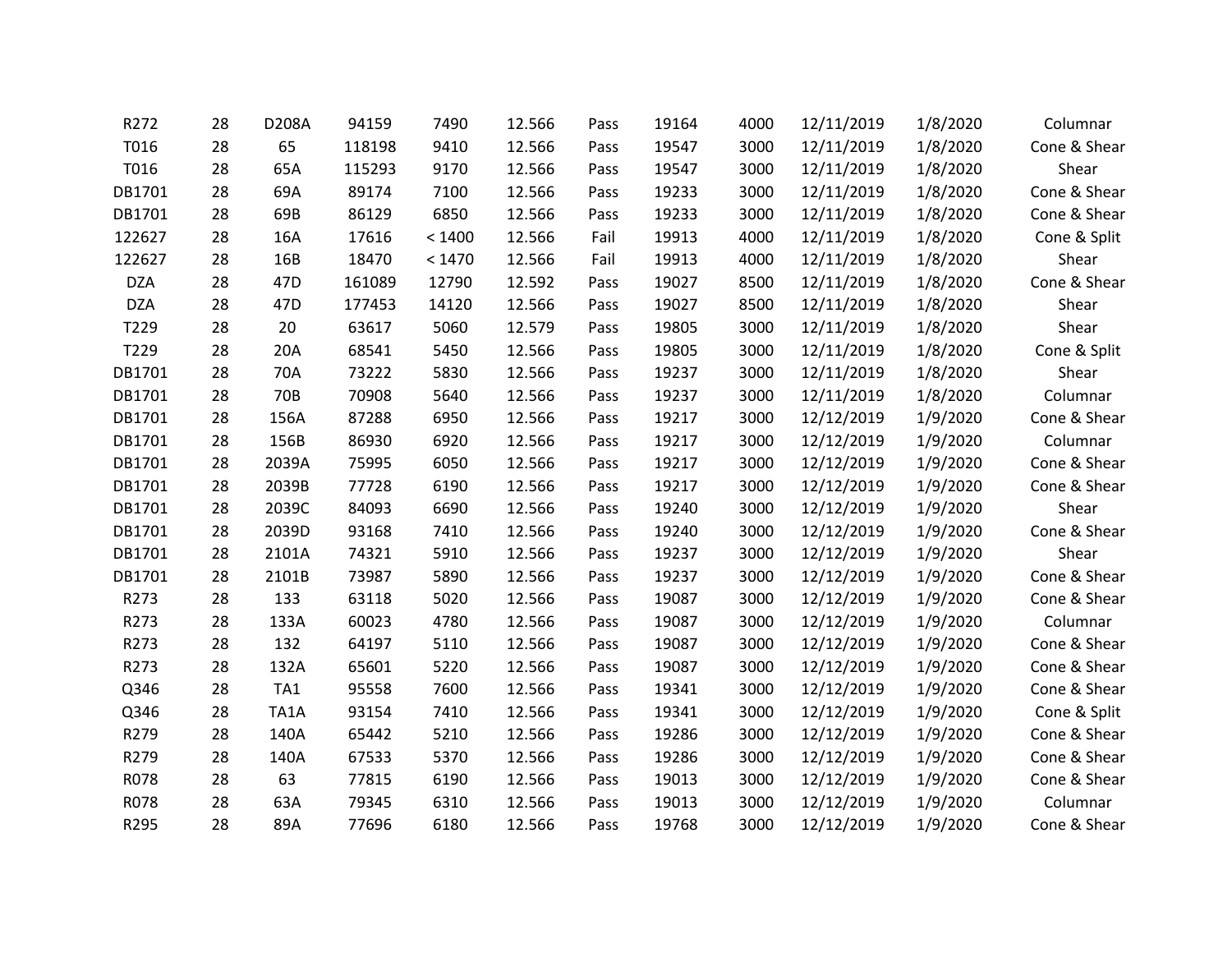| R295        | 28 | 89A            | 98923  | 7870  | 12.566 | Pass | 19768        | 3000 | 12/12/2019 | 1/9/2020 | Cone & Shear |
|-------------|----|----------------|--------|-------|--------|------|--------------|------|------------|----------|--------------|
| <b>S258</b> | 28 | 17A            | 72042  | 5730  | 12.566 | Pass | 19162        | 3000 | 12/12/2019 | 1/9/2020 | Cone & Shear |
| S258        | 28 | 17A            | 67082  | 5340  | 12.566 | Pass | 19162        | 3000 | 12/12/2019 | 1/9/2020 | Columnar     |
| S323        | 28 | 21A            | 69174  | 5490  | 12.61  | Pass | 19774        | 3000 | 12/12/2019 | 1/9/2020 | Cone & Shear |
| S323        | 28 | 21A            | 69958  | 5570  | 12.566 | Pass | 19774        | 3000 | 12/12/2019 | 1/9/2020 | Cone & Shear |
| <b>S338</b> | 28 | 1066           | 79775  | 6350  | 12.566 | Pass | 19909        | 3000 | 12/12/2019 | 1/9/2020 | Cone & Split |
| <b>S338</b> | 28 | 1066A          | 75125  | 5980  | 12.566 | Pass | 19909        | 3000 | 12/12/2019 | 1/9/2020 | Cone & Shear |
| <b>S338</b> | 28 | 1065           | 87050  | 6930  | 12.566 | Pass | 19909        | 3000 | 12/12/2019 | 1/9/2020 | Cone & Shear |
| <b>S338</b> | 28 | 1065A          | 82272  | 6550  | 12.566 | Pass | 19909        | 3000 | 12/12/2019 | 1/9/2020 | Columnar     |
| <b>S338</b> | 28 | 222            | 145425 | 5140  | 28.303 | Pass | 19928        | 3000 | 12/12/2019 | 1/9/2020 | Cone & Shear |
| <b>S338</b> | 28 | 222A           | 142492 | 5030  | 28.303 | Pass | 19928        | 3000 | 12/12/2019 | 1/9/2020 | Cone & Shear |
| T011        | 28 | 27             | 91813  | 7310  | 12.566 | Pass | 19891        | 3000 | 12/12/2019 | 1/9/2020 | Shear        |
| T011        | 28 | 27A            | 90290  | 7190  | 12.566 | Pass | 19891        | 3000 | 12/12/2019 | 1/9/2020 | Cone & Shear |
| T079        | 28 | 72A            | 141410 | 11250 | 12.566 | Pass | <b>GROUT</b> | 4000 | 12/12/2019 | 1/9/2020 | Shear        |
| T079        | 28 | 72A            | 146918 | 11690 | 12.566 | Pass | <b>GROUT</b> | 4000 | 12/12/2019 | 1/9/2020 | Columnar     |
| T348        | 28 | 1A             | 57564  | 4580  | 12.573 | Pass | 19774        | 3000 | 12/12/2019 | 1/9/2020 | Cone & Shear |
| T348        | 28 | 1A             | 56550  | 4500  | 12.573 | Pass | 19774        | 3000 | 12/12/2019 | 1/9/2020 | Cone & Split |
| T915        | 28 | $\overline{7}$ | 75229  | 5990  | 12.566 | Pass | 19088        | 3000 | 12/12/2019 | 1/9/2020 | Cone & Shear |
| T915        | 28 | <b>7A</b>      | 77413  | 6160  | 12.566 | Pass | 19088        | 3000 | 12/12/2019 | 1/9/2020 | Shear        |
| 122627      | 28 | 17A            | 58630  | 4670  | 12.566 | Pass | 19913        | 3000 | 12/12/2019 | 1/9/2020 | Shear        |
| 122627      | 28 | 17B            | 55334  | 4400  | 12.566 | Pass | 19913        | 3000 | 12/12/2019 | 1/9/2020 | Cone & Shear |
| Q076        | 28 | 406A           | 55609  | 4430  | 12.566 | Pass | 19292        | 3000 | 12/12/2019 | 1/9/2020 | Cone & Split |
| Q076        | 28 | 406A           | 52308  | 4160  | 12.566 | Pass | 19292        | 3000 | 12/12/2019 | 1/9/2020 | Cone & Shear |
| 106077      | 28 | 6A             | 76059  | 6050  | 12.566 | Pass | 1535449      | 4000 | 12/12/2019 | 1/9/2020 | Cone & Shear |
| 106077      | 28 | 6A             | 99994  | 7960  | 12.566 | Pass | 1535449      | 4000 | 12/12/2019 | 1/9/2020 | Cone & Shear |
| R272        | 28 | MP161          | 169966 | 6010  | 28.293 | Pass | 19338        | 3000 | 12/12/2019 | 1/9/2020 | Cone & Shear |
| R272        | 28 | <b>MP161A</b>  | 169611 | 5990  | 28.293 | Pass | 19338        | 3000 | 12/12/2019 | 1/9/2020 | Columnar     |
| R272        | 28 | <b>WMC209</b>  | 81140  | 6460  | 12.566 | Pass | 19163        | 3000 | 12/12/2019 | 1/9/2020 | Cone & Shear |
| R272        | 28 | WMC209A        | 84830  | 6750  | 12.566 | Pass | 19163        | 3000 | 12/12/2019 | 1/9/2020 | Shear        |
| DB1701      | 28 | 71A            | 79508  | 6330  | 12.566 | Pass | 19230        | 3000 | 12/12/2019 | 1/9/2020 | Cone & Shear |
| DB1701      | 28 | 71B            | 76483  | 6090  | 12.566 | Pass | 19230        | 3000 | 12/12/2019 | 1/9/2020 | Cone & Shear |
| DB1701      | 28 | 2040A          | 70763  | 5630  | 12.566 | Pass | 692          | 3000 | 12/12/2019 | 1/9/2020 | Cone & Shear |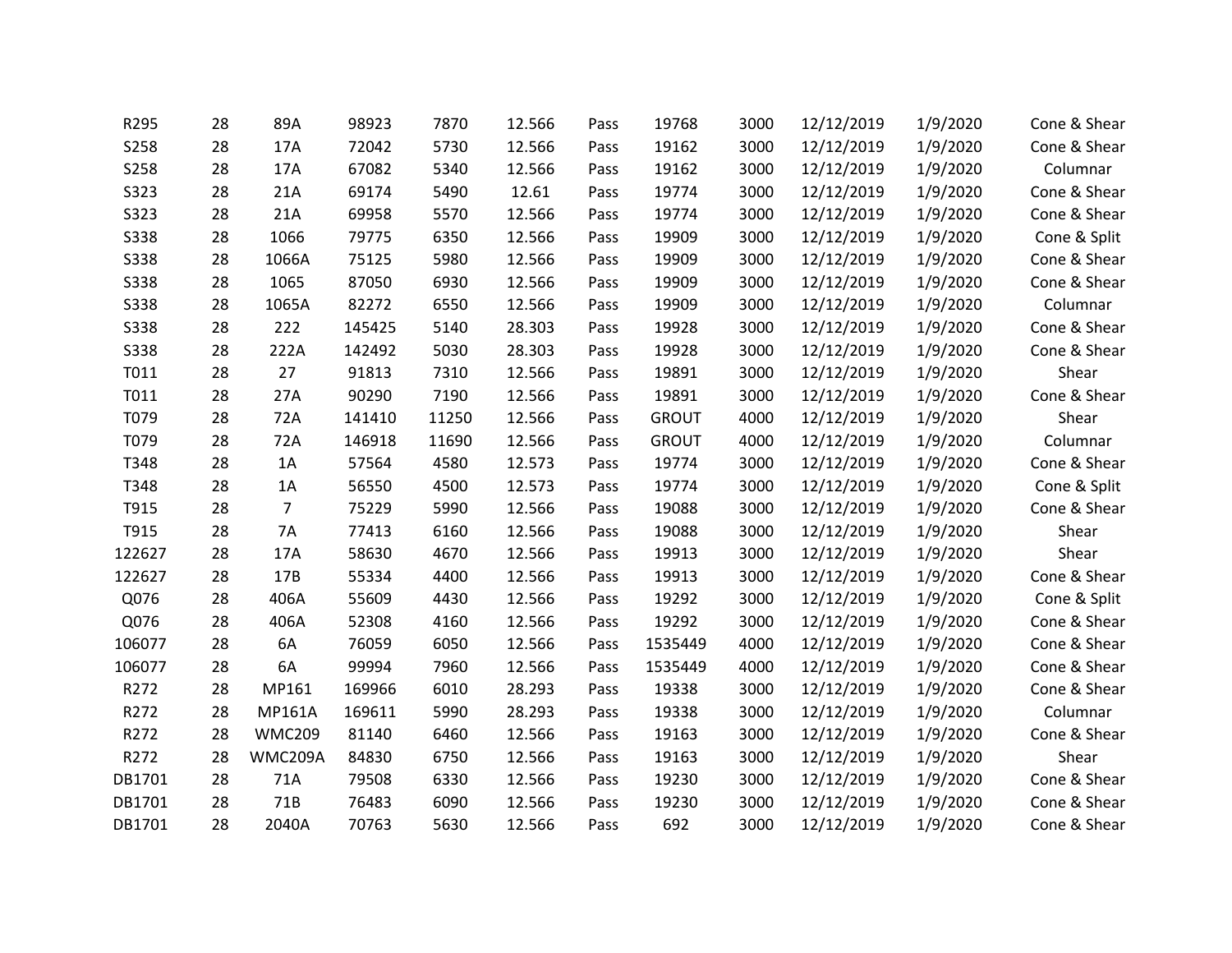| DB1701   | 28 | 2040B        | 72480 | 5770   | 12.566 | Pass | 692   | 3000 | 12/12/2019 | 1/9/2020  | Cone & Shear |
|----------|----|--------------|-------|--------|--------|------|-------|------|------------|-----------|--------------|
| S127     | 28 | 111          | 99663 | 7930   | 12.566 | Pass | 19009 | 3000 | 12/12/2019 | 1/9/2020  | Cone & Shear |
| S127     | 28 | 111A         | 99431 | 7910   | 12.566 | Pass | 19009 | 3000 | 12/12/2019 | 1/9/2020  | Shear        |
| S285     | 28 | 62           | 93281 | 7390   | 12.617 | Pass | 19272 | 3000 | 12/12/2019 | 1/9/2020  | Cone & Split |
| S285     | 28 | 62A          | 89793 | 7150   | 12.566 | Pass | 19272 | 3000 | 12/12/2019 | 1/9/2020  | Shear        |
| CN190311 | 28 | $\mathbf{1}$ | 50410 | 4010   | 12.566 | Pass | 19926 | 3000 | 12/12/2019 | 1/9/2020  | Cone & Split |
| CN190311 | 28 | 1A           | 44886 | 3570   | 12.566 | Pass | 19926 | 3000 | 12/12/2019 | 1/9/2020  | Cone & Split |
| T229     | 28 | 21           | 60104 | 4770   | 12.61  | Pass | 19805 | 3000 | 12/12/2019 | 1/9/2020  | Shear        |
| T229     | 28 | 21A          | 66187 | 5270   | 12.566 | Pass | 19805 | 3000 | 12/12/2019 | 1/9/2020  | Cone & Split |
| T281     | 28 | 16A          | 56069 | 4462   | 12.566 | Pass | 19345 | 3000 | 12/12/2019 | 1/9/2020  | Columnar     |
| T281     | 28 | 16A          | 62227 | 4952   | 12.566 | Pass | 19345 | 3000 | 12/12/2019 | 1/9/2020  | Columnar     |
| T281     | 28 | 17A          | 51445 | 4094   | 12.566 | Pass | 19345 | 3000 | 12/12/2019 | 1/9/2020  | Columnar     |
| T281     | 28 | 17A          | 55164 | 4390   | 12.566 | Pass | 19345 | 3000 | 12/12/2019 | 1/9/2020  | Columnar     |
| Q029     | 28 | G124A        | 67693 | 5390   | 12.566 | Pass | 19905 | 3000 | 12/12/2019 | 1/9/2020  | Columnar     |
| Q029     | 28 | G124A        | 71148 | 5660   | 12.566 | Pass | 19905 | 3000 | 12/12/2019 | 1/9/2020  | Columnar     |
| Q029     | 28 | G123A        | 73976 | 5890   | 12.566 | Pass | 19905 | 3000 | 12/12/2019 | 1/9/2020  | Columnar     |
| Q029     | 28 | G123A        | 75308 | 5990   | 12.566 | Pass | 19905 | 3000 | 12/12/2019 | 1/9/2020  | Columnar     |
| R252     | 33 | 111          | 79699 | 6340   | 12.579 | Pass | 19376 | 3000 | 12/7/2019  | 1/9/2020  | Shear        |
| R252     | 33 | 111A         | 78786 | 6260   | 12.579 | Pass | 19376 | 3000 | 12/7/2019  | 1/9/2020  | Shear        |
| R252     | 29 | 112          | 95456 | 7600   | 12.566 | Pass | 19376 | 3000 | 12/11/2019 | 1/9/2020  | Cone & Shear |
| R252     | 29 | 112A         | 97062 | 7720   | 12.566 | Pass | 19376 | 3000 | 12/11/2019 | 1/9/2020  | Shear        |
| R252     | 28 | 113          | 36986 | < 2940 | 12.566 | Fail | 19376 | 3000 | 12/11/2019 | 1/9/2020  | Columnar     |
| R252     | 28 | 113A         | 42776 | 3400   | 12.566 | Pass | 19376 | 3000 | 12/11/2019 | 1/9/2020  | Cone & Split |
| R252     | 28 | 114          | 91561 | 7290   | 12.566 | Pass | 19376 | 3000 | 12/12/2019 | 1/9/2020  | Shear        |
| R252     | 28 | 114A         | 92201 | 7340   | 12.566 | Pass | 19376 | 3000 | 12/12/2019 | 1/9/2020  | Cone & Shear |
| T174     | 28 | 16           | 81528 | 6490   | 12.566 | Pass | 19525 | 3000 | 12/12/2019 | 1/9/2020  | Cone & Shear |
| T174     | 28 | 16A          | 86116 | 6850   | 12.566 | Pass | 19525 | 3000 | 12/12/2019 | 1/9/2020  | Cone & Shear |
| R220     | 28 | 163          | 69831 | 5560   | 12.566 | Pass | 19312 | 3000 | 12/13/2019 | 1/10/2020 | Cone & Shear |
| R220     | 28 | 163A         | 57978 | 4610   | 12.566 | Pass | 19312 | 3000 | 12/13/2019 | 1/10/2020 | Cone & Shear |
| T229     | 28 | 19           | 76444 | 6080   | 12.566 | Pass | 19064 | 3000 | 12/13/2019 | 1/10/2020 | Cone & Shear |
| T229     | 28 | 19A          | 77289 | 6150   | 12.566 | Pass | 19064 | 3000 | 12/13/2019 | 1/10/2020 | Shear        |
| T229     | 28 | 22           | 37078 | < 2950 | 12.566 | Fail | 19805 | 3000 | 12/13/2019 | 1/10/2020 | Columnar     |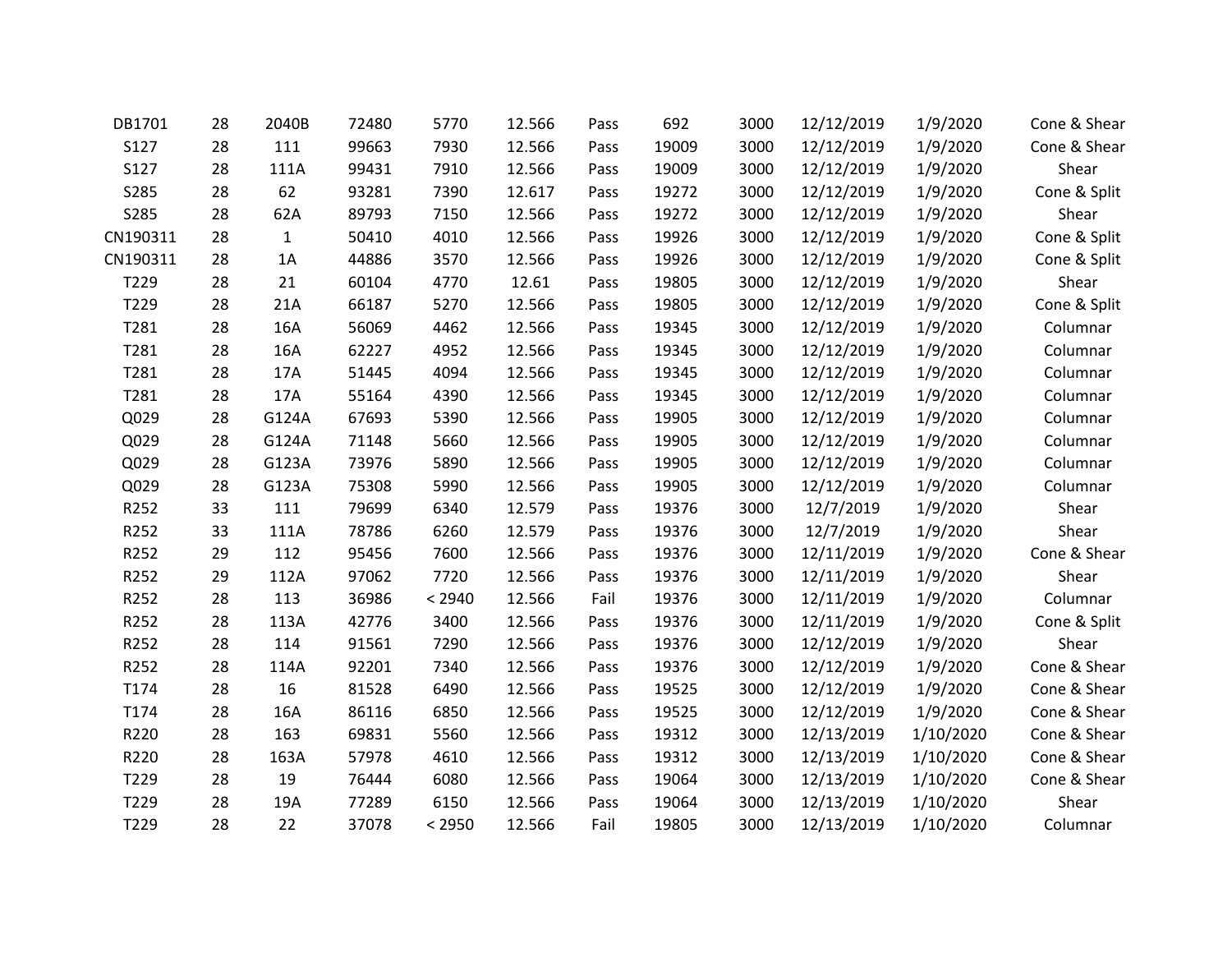| T229        | 28 | 22A           | 70777  | 5630  | 12.566 | Pass | 19805         | 3000 | 12/13/2019 | 1/10/2020 | Cone & Split |
|-------------|----|---------------|--------|-------|--------|------|---------------|------|------------|-----------|--------------|
| DB1701      | 28 | 157A          | 92254  | 7340  | 12.566 | Pass | 19240         | 3000 | 12/13/2019 | 1/10/2020 | Columnar     |
| DB1701      | 28 | 157B          | 93689  | 7460  | 12.566 | Pass | 19240         | 3000 | 12/13/2019 | 1/10/2020 | Shear        |
| R273        | 28 | 134           | 76423  | 6080  | 12.566 | Pass | 19087         | 3000 | 12/13/2019 | 1/10/2020 | Shear        |
| R273        | 28 | 134A          | 73992  | 5890  | 12.566 | Pass | 19087         | 3000 | 12/13/2019 | 1/10/2020 | Cone & Shear |
| Q346        | 28 | C33           | 82182  | 6540  | 12.566 | Pass | 19330         | 3000 | 12/13/2019 | 1/10/2020 | Cone & Shear |
| Q346        | 28 | C33A          | 83482  | 6640  | 12.566 | Pass | 19330         | 3000 | 12/13/2019 | 1/10/2020 | Cone & Shear |
| S338        | 28 | 1067          | 84566  | 6730  | 12.566 | Pass | 19909         | 3000 | 12/13/2019 | 1/10/2020 | Cone & Shear |
| S338        | 28 | 1067A         | 84484  | 6720  | 12.566 | Pass | 19909         | 3000 | 12/13/2019 | 1/10/2020 | Shear        |
| R279        | 28 | 141A          | 70151  | 5580  | 12.566 | Pass | 19286         | 3000 | 12/13/2019 | 1/10/2020 | Cone & Shear |
| R279        | 28 | 141A          | 69410  | 5520  | 12.566 | Pass | 19286         | 3000 | 12/13/2019 | 1/10/2020 | Shear        |
| S202        | 28 | 88            | 194605 | 6880  | 28.274 | Pass | 19238         | 3000 | 12/13/2019 | 1/10/2020 | Cone & Shear |
| S202        | 28 | 88A           | 192131 | 6800  | 28.274 | Pass | 19238         | 3000 | 12/13/2019 | 1/10/2020 | Cone & Shear |
| S338        | 29 | 904           | 72933  | 5800  | 12.566 | Pass | <b>BAGMIX</b> | 3000 | 12/12/2019 | 1/10/2020 | Cone & Shear |
| <b>S338</b> | 29 | 904A          | 74131  | 5900  | 12.566 | Pass | <b>BAGMIX</b> | 3000 | 12/12/2019 | 1/10/2020 | Cone & Shear |
| T234        | 28 | 16            | 93323  | 7380  | 12.648 | Pass | 19345         | 4000 | 12/13/2019 | 1/10/2020 | Columnar     |
| T234        | 28 | 16A           | 85740  | 6820  | 12.566 | Pass | 19345         | 4000 | 12/13/2019 | 1/10/2020 | Cone & Split |
| 106077      | 28 | 7ARB          | 138551 | 11030 | 12.566 | Pass | 19405         | 9000 | 12/13/2019 | 1/10/2020 | Shear        |
| 106077      | 28 | 7ARB          | 129130 | 10280 | 12.566 | Pass | 19405         | 9000 | 12/13/2019 | 1/10/2020 | Columnar     |
| R272        | 28 | <b>WMC210</b> | 99850  | 7900  | 12.642 | Pass | 19163         | 3000 | 12/13/2019 | 1/10/2020 | Shear        |
| R272        | 28 | WMC210A       | 98889  | 7870  | 12.566 | Pass | 19163         | 3000 | 12/13/2019 | 1/10/2020 | Cone & Shear |
| DB1701      | 28 | 762A          | 84165  | 6700  | 12.566 | Pass | 19225         | 4000 | 12/13/2019 | 1/10/2020 | Columnar     |
| DB1701      | 28 | 762B          | 84064  | 6690  | 12.566 | Pass | 19225         | 4000 | 12/13/2019 | 1/10/2020 | Cone & Shear |
| DB1701      | 28 | 762C          | 83851  | 6670  | 12.566 | Pass | 19225         | 4000 | 12/13/2019 | 1/10/2020 | Cone & Shear |
| DB1701      | 28 | 762D          | 84093  | 6690  | 12.566 | Pass | 19225         | 4000 | 12/13/2019 | 1/10/2020 | Columnar     |
| DB1701      | 28 | 1441A         | 133493 | 4720  | 28.312 | Pass | 19233         | 3000 | 12/3/2019  | 1/10/2020 | Shear        |
| DB1701      | 28 | 1441B         | 131206 | 4640  | 28.274 | Pass | 19233         | 3000 | 12/3/2019  | 1/10/2020 | Cone & Shear |
| DB1707      | 28 | 2102A         | 86543  | 6850  | 12.629 | Pass | 19217         | 3000 | 12/13/2019 | 1/10/2020 | Shear        |
| DB1707      | 28 | 2102B         | 84192  | 6700  | 12.566 | Pass | 19217         | 3000 | 12/13/2019 | 1/10/2020 | Shear        |
| S127        | 28 | 112           | 80006  | 6370  | 12.566 | Pass | 19091         | 4000 | 12/13/2019 | 1/10/2020 | Columnar     |
| <b>S127</b> | 28 | 112A          | 86748  | 6900  | 12.566 | Pass | 19091         | 4000 | 12/13/2019 | 1/10/2020 | Cone & Shear |
| DB1701      | 28 | 72A           | 79157  | 6300  | 12.566 | Pass | 19215         | 3000 | 12/13/2019 | 1/10/2020 | Cone & Shear |